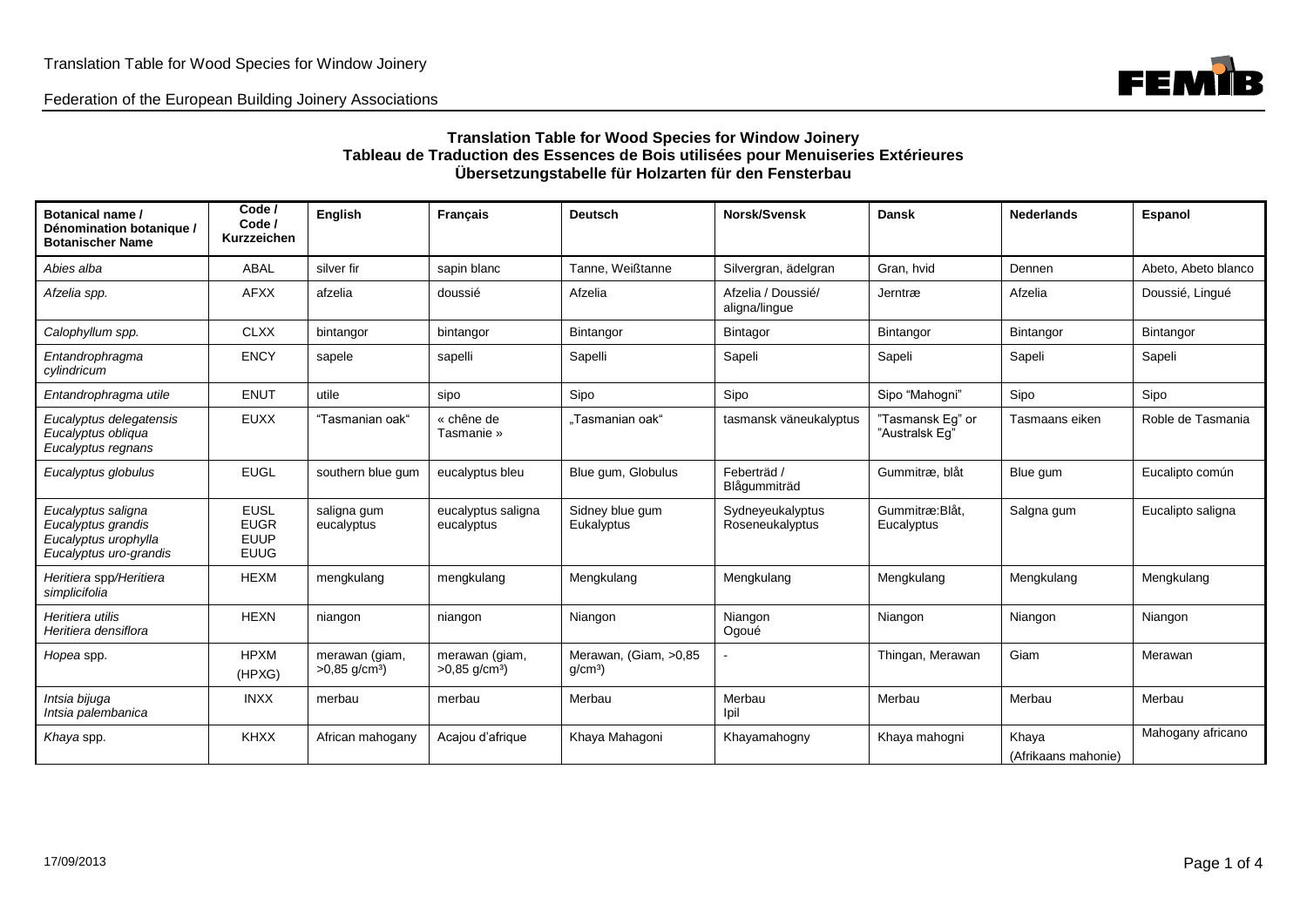|  |  | Federation of the European Building Joinery Associations |
|--|--|----------------------------------------------------------|
|  |  |                                                          |



| Botanical name /<br>Dénomination botanique /<br><b>Botanischer Name</b>                                                          | Code /<br>Code /<br>Kurzzeichen                           | English                                                                     | <b>Français</b>                                                                      | <b>Deutsch</b>                                                                                       | Norsk/Svensk                                                                                                                                                                                              | <b>Dansk</b>                                                                   | <b>Nederlands</b>                             | Espanol                                                                                             |
|----------------------------------------------------------------------------------------------------------------------------------|-----------------------------------------------------------|-----------------------------------------------------------------------------|--------------------------------------------------------------------------------------|------------------------------------------------------------------------------------------------------|-----------------------------------------------------------------------------------------------------------------------------------------------------------------------------------------------------------|--------------------------------------------------------------------------------|-----------------------------------------------|-----------------------------------------------------------------------------------------------------|
| Larix spp.<br>Larix decidua<br>Larix x eurolepis<br>Larix gmelini/L. sibirica/L.<br>dahurica<br>Larix occidentalis<br>L. oocarpa | LAXX<br><b>LADC</b><br>LAER<br><b>LAGM</b><br><b>LAOC</b> | Larch<br>European larch<br>Dunkeld larch<br>Siberian larch<br>Western larch | mélèze<br>mélèze d'Europe<br>mélèze de Dunkeld<br>mélèze de Sibérie<br>western larch | Lärche<br>Lärche<br>Dunkeld-Lärche<br>Sibirische Lärche<br>Dahurische Lärche<br>Amerikanische Lärche | Lärk<br>Europeisk lärk<br>Hybridlärk<br>Dahurisk lärk, mongolisk<br>lärk, kurilerlärk,<br>ussurilärk, olgalärk,<br>prinslärk/<br>Sibirisk lärk, rysslärk<br>kaskadlärk, jättelärk,<br>västamerikansk lärk | Lærk<br>Europæisk lærk<br>Hybridlærk<br>Sibirsk lærk<br>Vestamerikansk<br>lærk | Lariks<br>Europees lariks<br>Siberisch lariks | Alerce<br>Alerce Europeo<br>Alerce de siberia<br>Alerce de Gmelin<br>Alerce americano<br>occidental |
| Milicia excelsa<br>Milicia regia                                                                                                 | <b>MIXX</b>                                               | iroko                                                                       | iroko                                                                                | Iroko, Kambala                                                                                       | Iroko<br>Oroko                                                                                                                                                                                            | Iroko                                                                          | Iroko                                         | Iroko                                                                                               |
| Ocotea rubra                                                                                                                     | <b>OCRB</b>                                               | red louro                                                                   | louro vermelho                                                                       | Louro vermelho                                                                                       | Röd louro                                                                                                                                                                                                 | Rød louro                                                                      | Wane<br>(Louro vermelho)                      | Louro rojo                                                                                          |
| Parashorea spp.                                                                                                                  | <b>PHMG</b>                                               | meranti gerutu                                                              | gerutu                                                                               | Gerutu, Heavy White<br>Seraya                                                                        | Gerutu                                                                                                                                                                                                    | Tung Hvid Seraya                                                               | Meranti                                       | Gerutu                                                                                              |
| Parashorea spp.                                                                                                                  | <b>PHWS</b>                                               | white seraya                                                                | white seraya                                                                         | Light white seraya, Urat<br>mata                                                                     | vit seraya                                                                                                                                                                                                | Hvid Seraya                                                                    | Seraya, White                                 | White seraya                                                                                        |
| Picea abies                                                                                                                      | <b>PCAB</b>                                               | Norway spruce                                                               | épicéa                                                                               | Fichte                                                                                               | Gran                                                                                                                                                                                                      | Gran                                                                           | Vuren                                         | Abeto rojo                                                                                          |
| Picea glauca                                                                                                                     | <b>PCGL</b>                                               | white spruce                                                                | eastern spruce                                                                       | Western white spruce,<br>Weißfichte                                                                  | Vitgran                                                                                                                                                                                                   | Hvidgran                                                                       | White spruce                                  | Picea blanca                                                                                        |
| Picea sitchensis                                                                                                                 | <b>PCST</b>                                               | Sitka spruce                                                                | Sitka spruce                                                                         | Sitka spruce, Sitkafichte                                                                            | Sitkagran                                                                                                                                                                                                 | Sitka gran                                                                     | Sitka spruce                                  | Picea de Sitka                                                                                      |
| Pinus contorta                                                                                                                   | PNCN                                                      | lodgepole pine                                                              | pin de Murray                                                                        | Lodgepole Pine,<br><b>Drehkiefer</b>                                                                 | Contortatall<br>Strandtall                                                                                                                                                                                | Klitfyr                                                                        | Lodgepole pine                                | Pino contorta                                                                                       |
| Pinus sylvestris                                                                                                                 | <b>PNSY</b>                                               | Scots pine                                                                  | pin sylvestre                                                                        | Kiefer, Föhre                                                                                        | Tall                                                                                                                                                                                                      | Fyr                                                                            | Europees grenen                               | Pino silvestre                                                                                      |
| Pometia pinnata                                                                                                                  | <b>PMPN</b>                                               | taun                                                                        | kasai                                                                                | Kasai, Matoa                                                                                         | Kasai                                                                                                                                                                                                     | Kasai                                                                          | Pometia                                       | Kasai                                                                                               |
| Pseudotsuga menziesii                                                                                                            | <b>PSMN</b>                                               | Oregon pine<br>"Douglas fir"                                                | Douglas<br>(pin d'Oregon)                                                            | Oregon Pine, Douglasie                                                                               | Douglasgran                                                                                                                                                                                               | Douglasgran                                                                    | Oregon pine                                   | Abeto Douglas                                                                                       |
| Quercus spp.                                                                                                                     | <b>QCXA</b><br>QCXE                                       | American White<br>Oak<br>European oak                                       | Chêne blanc<br>d'Amérique<br>chêne                                                   | Amerikanische<br>Weißeiche<br>Eiche                                                                  | Vitek<br>Europeisk ek                                                                                                                                                                                     | Amerikansk Hvideg<br>Eg                                                        | Eiken, Amerikaas wit                          | Roble / Encina                                                                                      |
| Robinia pseudoacacia                                                                                                             | <b>ROPS</b>                                               | robinia<br>(Black locust)                                                   | robinier                                                                             | Robinie                                                                                              | Robinia                                                                                                                                                                                                   | Robinia                                                                        | Robinia                                       | Robinia                                                                                             |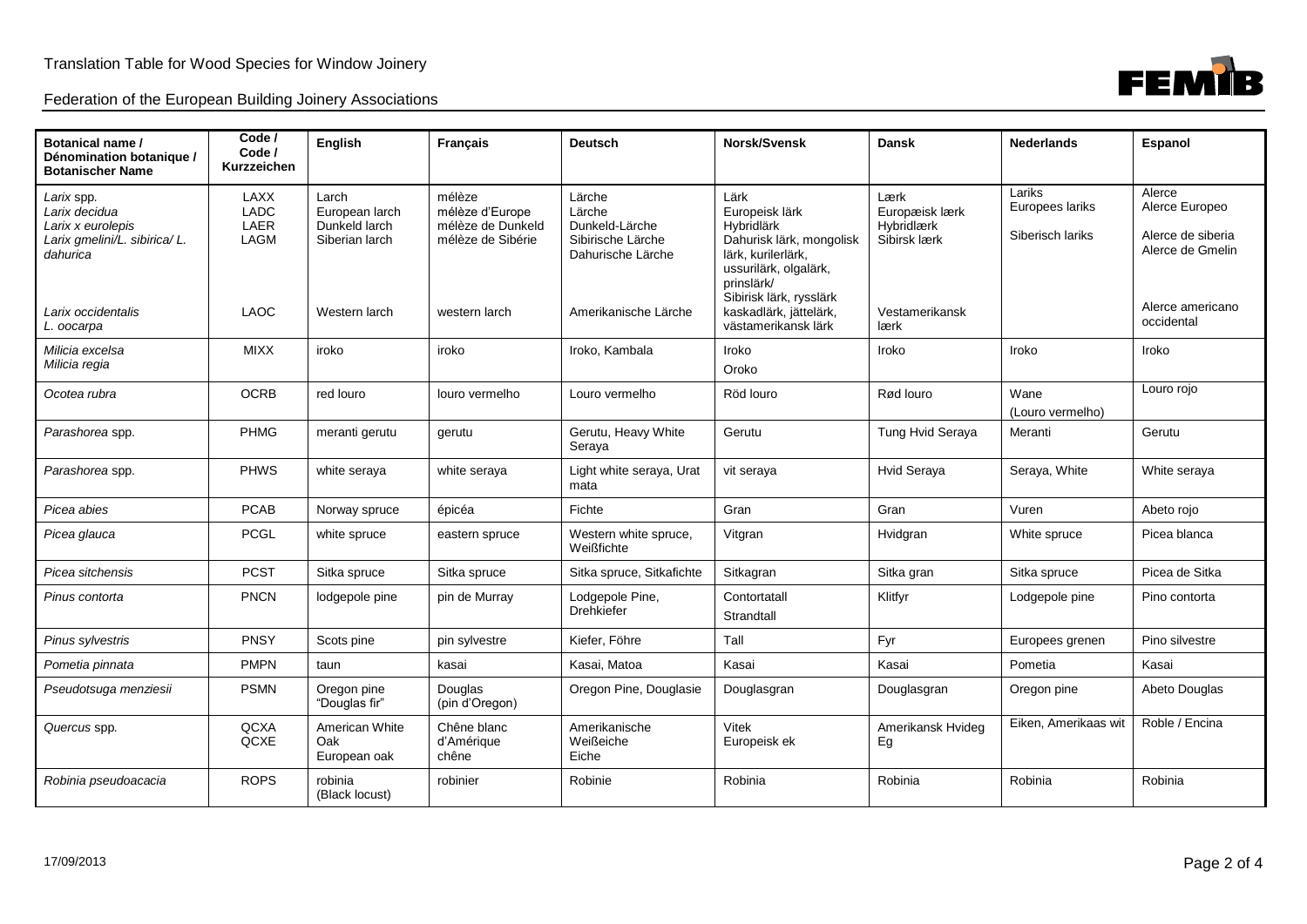

| Botanical name /<br>Dénomination botanique /<br><b>Botanischer Name</b> | Code /<br>Code /<br>Kurzzeichen | <b>English</b>                    | <b>Français</b>                | <b>Deutsch</b>                          | Norsk/Svensk                 | <b>Dansk</b>                | <b>Nederlands</b>                                                         | Espanol             |
|-------------------------------------------------------------------------|---------------------------------|-----------------------------------|--------------------------------|-----------------------------------------|------------------------------|-----------------------------|---------------------------------------------------------------------------|---------------------|
| Shorea spp.<br>Sect. Rubroshorea                                        | <b>SHDR</b>                     | dark red meranti <sup>a</sup>     | dark red meranti <sup>a</sup>  | Dark red meranti <sup>a</sup>           | Mörkröd Meranti<br>Röd balau | Mørk rød meranti            | Meranti, Rode <sup>a</sup><br>(Donkerrode meranti<br>(Dark red meranti)   | Meranti rojo oscuro |
| Shorea spp.<br>Sect. Rubroshorea                                        | <b>SHLR</b>                     | light red meranti <sup>a</sup>    | light red meranti <sup>a</sup> | Light red meranti <sup>a</sup>          | Ljusröd Meranti<br>Vit lauan | Lys meranti                 | Merantie, Rode <sup>a</sup><br>(Lichtrode meranti /<br>Light red meranti) | Meranti rojo claro  |
| Shorea spp.<br>Sect. Richetia                                           | <b>SHYM</b>                     | vellow meranti                    | vellow meranti                 | <b>Yellow Meranti</b>                   | Meranti, gul                 | Gul meranti                 | Meranti, gele                                                             | Meranti amarillo    |
| Swietenia macrophylla                                                   | <b>SWMC</b>                     | American<br>mahogany <sup>b</sup> | Acajou d'Amérique <sup>r</sup> | Amerikanisches<br>Mahagoni <sup>b</sup> | Hondurasmahogny              | Hondurasmahogni             | Mahonie, Swietenia                                                        | Caoba               |
| Tectona grandis                                                         | <b>TEGR</b>                     | teak                              | teck                           | Teak                                    | Teak                         | Teak                        | Teak                                                                      | Teca                |
| Terminalia ivorensis                                                    | <b>TMIV</b>                     | idigbo                            | framiré                        | Framiré                                 | Framiré                      | Framiré                     | Framiré                                                                   | Idigbo, Afara negra |
| Tieghemella africana<br>Tieghemella heckelii                            | <b>TGAF</b><br>TGHC             | makoré<br>makoré                  | douka<br>makoré                | Makoré<br>Makoré                        | Douka<br>Makoré              | Makoré                      | Makoré                                                                    | Douka<br>Makoré     |
| Thuja plicata                                                           | <b>THPL</b>                     | "western red<br>cedar'            | « western red<br>cedar »       | "western red cedar",<br>Rotzeder        | Zebratuja                    | Western Red Ceder           | Western red cedar                                                         | Cedro               |
| Tsuga heterophylla                                                      | <b>TSHT</b>                     | western hemlock                   | western hemlock                | Western hemlock.<br>Hemlock             | Jättehemlock                 | Hemlock or<br>Skarntydegran | Hemlock                                                                   | Pino alaska         |

NOTE 1: The codes and names were taken over from EN 13556 and from WAGENFÜHR (2007) wherever possible.

NOTE 1: Les codes et dénominations ont été pris de l'EN 13556 et de WAGENFFÜHR (2007) autant que possible.

ANMERKUNG 1: Die Kurzzeichen und Namen wurden soweit möglich aus EN 13556 und aus WAGENFÜHR (2007) übernommen.

NOTE 2: The abbreviation spp. (species pluralis) means that such an assortment may comprise(similar) timbers originating from several botanical species.

NOTE 2: L'abréviation spp. (species pluralis) signifie qu'un tel assortiment peut contenir des bois (similaires) de plusieurs essences botaniques.

ANMERKUNG 2: Das Kürzel spp. ("species pluralis") besagt, dass in dem entsprechenden Sortiment (ähnliche) Hölzer mehrerer botanischer Arten enthalten sein können.

NOTE 3: Names in "quotation marks" are commercial names which have become common by long-standing use. Such denominations are, however, not correct from the botanical point of view. NOTE 3: Les dénominations entre « parenthèses » sont des noms commerciaux qui sont devenu communs par un long usage. Du point de vue botanique, de telles dénominations ne sont toutefois pas correctes. ANMERKUNG 3: Namen in "Anführungszeichen" sind Handelsnamen, die sich durch langjährigen Gebrauch eingebürgert haben. Botanisch sind diese Bezeichnungen jedoch nicht korrekt.

<sup>a</sup> Commercial deliveries will, as a rule, be composed of a mixture of both assortments. It is therefore advisable to use only the term "red meranti" for this assortment.

a Les livraisons commerciales seront en règle générale composées d'un melange de ces deux assortiments. Pour cette raison il est conseillé d'utiliser uniquement le terme « red meranti » pour cet assortiment.

<sup>a</sup> Kommerzielle Lieferungen bestehen in der Regel aus einer Mischung beider Sortimente. Daher ist es ratsam, nur noch die Bezeichnung "Red Meranti" oder "Rotes Meranti" für dieses Sortiment zu verwenden. <sup>a</sup> Commerciele leveringen bestaat in de regel uit een mix van beide assortimenten. Daarom wordt geadviseerd alleen de term "rode meranti" te gebruiken.

<sup>b</sup> The species *Swietenia macrophylla* (SWMC, American Mahogany) is listed as "endangered species" under the CITES agreement. The availability may therefore be restricted.

bL'espèce Swietenia macrophylla (SWMC, Acajou d'Amérique) est énumérée en tant qu' « espèce en danger de disparition » selon la convention CITES. En conséquence la disponibilité peut être limitée.

<sup>b</sup> Die Holzart *Swietenia macrophylla* (SWMC, Echtes Mahagoni) wird laut CITES-Abkommen als "gefährdete Holzart" geführt. Die Verfügbarkeit kann daher beschränkt sein.